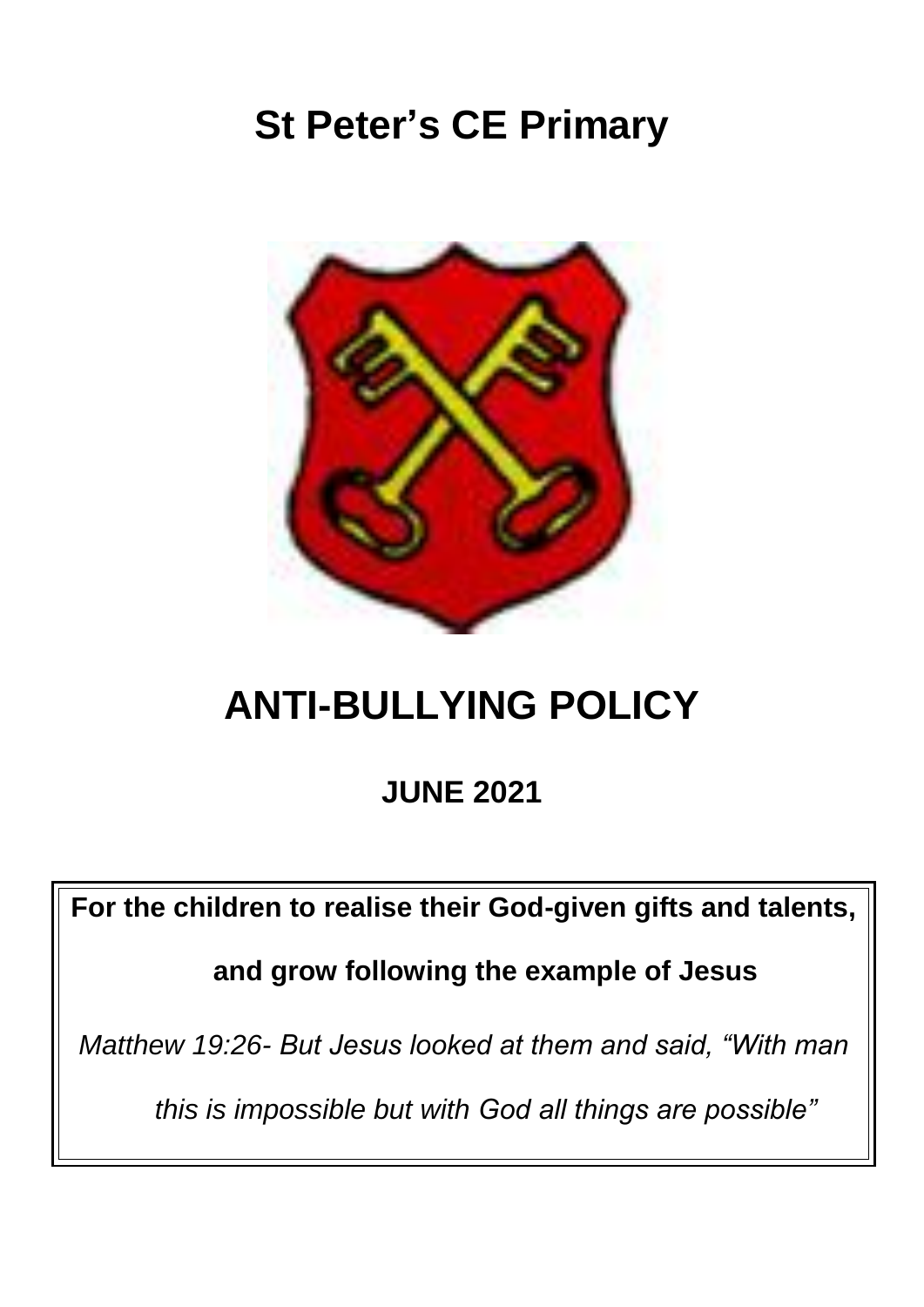*This policy pays due regard to the equality act 2010 - including aspects of safeguarding and SEND. It relates directly to our behaviour and exclusions policy, safeguarding policy, e-safety policy.*

At St Peter's Primary School we expect everyone to work together to achieve high standards of learning and behaviour, in a safe, secure, happy and stimulating environment in which both children and adults are valued and respected.

We believe that, in order to prepare pupils for the responsibilities and experience of adult life, we must encourage the children to take an active part in the care of their environment and to learn to take responsibility for their actions.

## **POLICY GUIDELINES FOR PREVENTING AND RESOLVING BULLYING**

### **In this school we aim:**

- To create an atmosphere where children, parents and staff feel happy and confident;
- For children, parents and employees to feel able to approach members of staff if they have concerns about bullying involving themselves or others;
- To ensure that all children at St Peter's School are safe and happy.
- To take all concerns about bullying very seriously and investigate the reported incident(s); For children to take responsibility for their own actions;
- To give children confidence to be assertive and be able to say "Don't do that. I don't like it".

### **1. WHAT IS BULLYING?**

Bullying is unacceptable behaviour used by an individual or group, usually repeated over time, that intentionally hurts another individual or group either physically or emotionally.

In other words, bullying at St Peter's is considered to be, "unacceptable behaviour which occurs **'lots of times, on purpose'."**

Bullying can be short term or continuous over long periods of time.

Bullying can be:

- Physical
- Verbal
- Emotional
- Written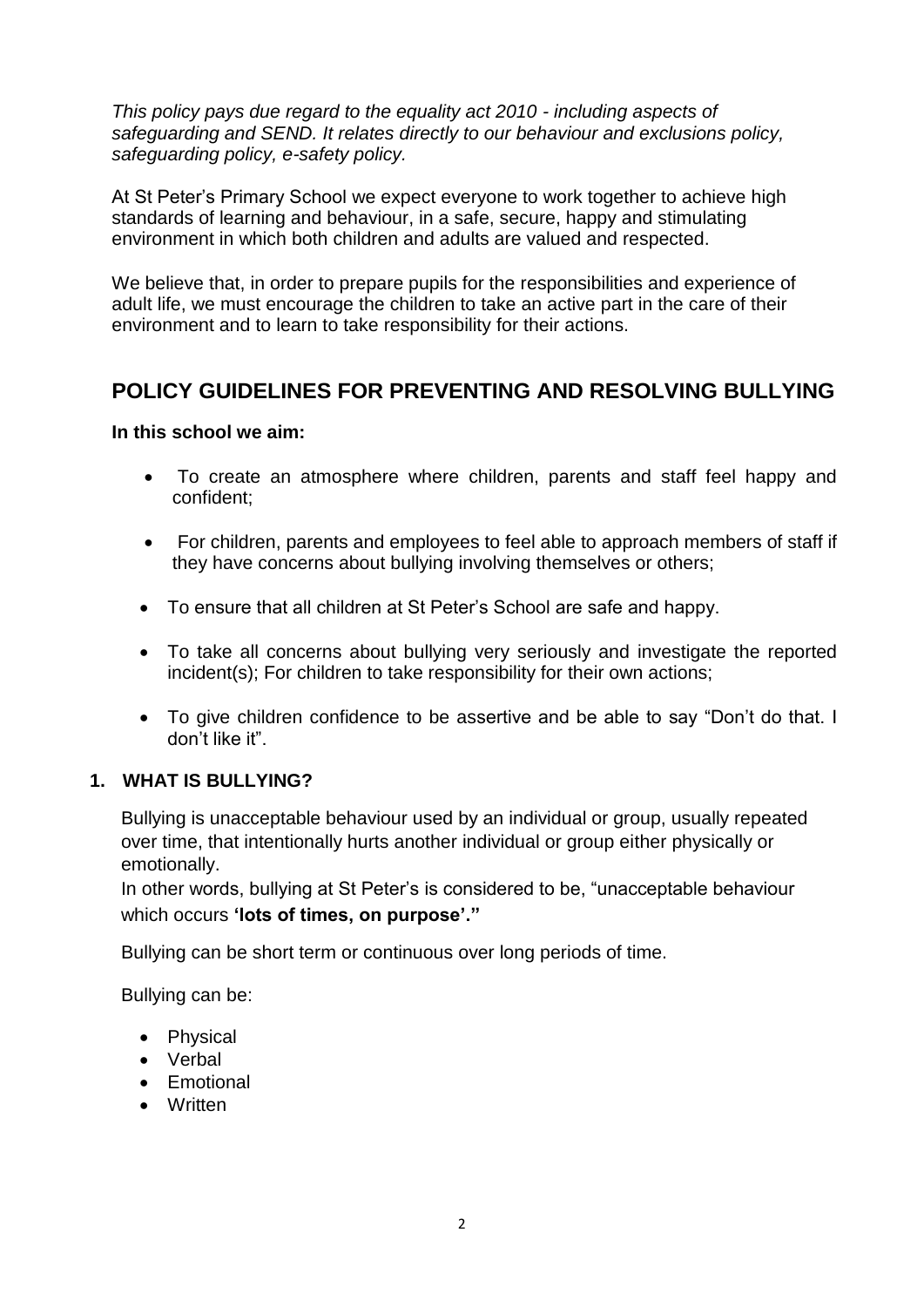## **Incidents of bullying can include:**

| Name calling                                                                                    | Teasing                          |
|-------------------------------------------------------------------------------------------------|----------------------------------|
| Malicious gossip                                                                                | Intimidation                     |
| Damaging or stealing property                                                                   | <b>Extortion</b>                 |
| Coercion into acts they do not wish to do                                                       | Ostracising                      |
| Violence and assault                                                                            | Damaging school work             |
| Pinching / kicking                                                                              |                                  |
| Inappropriate social media contact                                                              | Damaging school / home equipment |
| Using technology for any of the above – in which case it is referred to as 'cyber-<br>bullying' |                                  |

**It is not bullying** when children have an occasional disagreement which is quickly resolved with (or without) adult intervention. However, if a child feels they are being bullied, this must be dealt with as the perception of bullying can be as distressing as actual bullying.

### **Possible warning signs:**

Pupils may show the following behaviours:

A reluctance to go out to play; Having nightmares; Clinging to adults in the playground; Begin hurting others for no apparent reason; Have unexplained injuries.

Scared to walk to and from school; Becoming withdrawn and distressed; Refusal to go to school; Refusing to say what the problem is; Concentrating less in class; Having possessions go missing regularly; Giving unlikely excuses to explain any of the above; Bed wetting:

## **2. PREVENTION OF BULLYING**

We encourage a positive approach to the prevention of bullying through cross-curricular activities, assembly themes, circle time, personal, social and health education, citizenship and religious education.

## **We provide opportunities for children to:**

- Talk about their feelings 'good' and 'bad' through: Stories, Class discussions
- Assemblies led both by staff and children e.g. The School Council. Role play/ drama
- Experience 'empathy'; demonstrating an understanding of other people's feelings.
- Use circle time (shared class opportunity for children and teacher to talk together) to build positive behaviour and promote self-esteem.

## **We promote understanding of friendship through:**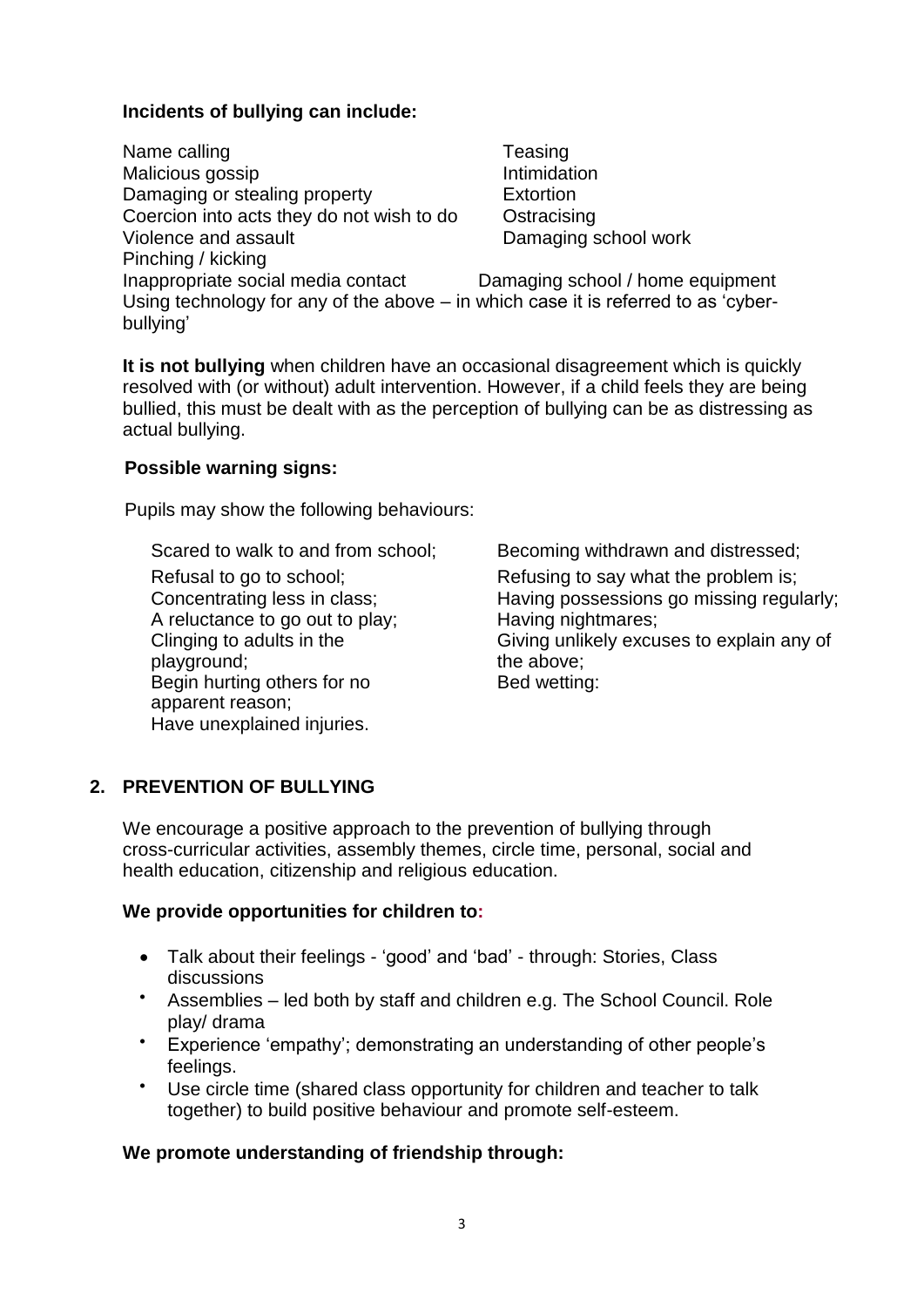- Co-operative work / play situations in and out of the classroom.
- Links between year groups encouraging a caring attitude e.g. helping younger children in the dining hall, playground, finding their way around school, paired reading, etc.
- Use of story books and poems that talk about and illustrate friendships.
- Understanding of friendship through religious education syllabus.
- Learning about yourself and others through the science syllabus.
- Use of playground equipment to give constructive activity during break times and use to play leaders to support positive play.
- Maintaining a consistent approach to unacceptable behaviour by **all** members of staff.
- Treating all children fairly and equally (this extends our school equal opportunities policy).
- Praising positive behaviour through school's reward system.
- Teaching children to know and understand what is acceptable/unacceptable behaviour in school and out of school when using technology and the internet.
- Providing mentoring and the use of a worry box
- Actively promoting and regularly teaching and revisiting e-safety awareness and rules.

## **Incidents of bullying may be reported by:**

- A parent / carer of a child who is being bullied
- A child who is being bullied
- Other children not directly involved in the bullying
- A member of staff.

### **3. DEALING WITH ACCUSATIONS OF BULLYING**

All claims of bullying or cyber-bullying are taken seriously and investigated promptly. If a suspected incident of bullying or cyber-bullying is reported to a member of staff other than the class teacher, the class teacher should be informed. All suspected incidents of bullying or cyber-bullying should be reported to the Headteacher who will then work with the SENCO to resolve the issues.

## **Procedures to follow if an incident of suspected bullying or cyber-bullying is reported:**

- a) The member of staff should speak to the child / children involved. This may be on an individual or group basis depending on the teacher's / member of staff's interpretation of the incident.
- b) The member of staff involved should try to ascertain the true details by:
	- Taking the incident seriously
	- Keeping calm never over-react but act with calmness and fairness, even while showing displeasure with the child's / children's behaviour
	- Listening to both / all sides of the reported incident
	- Reassuring the victim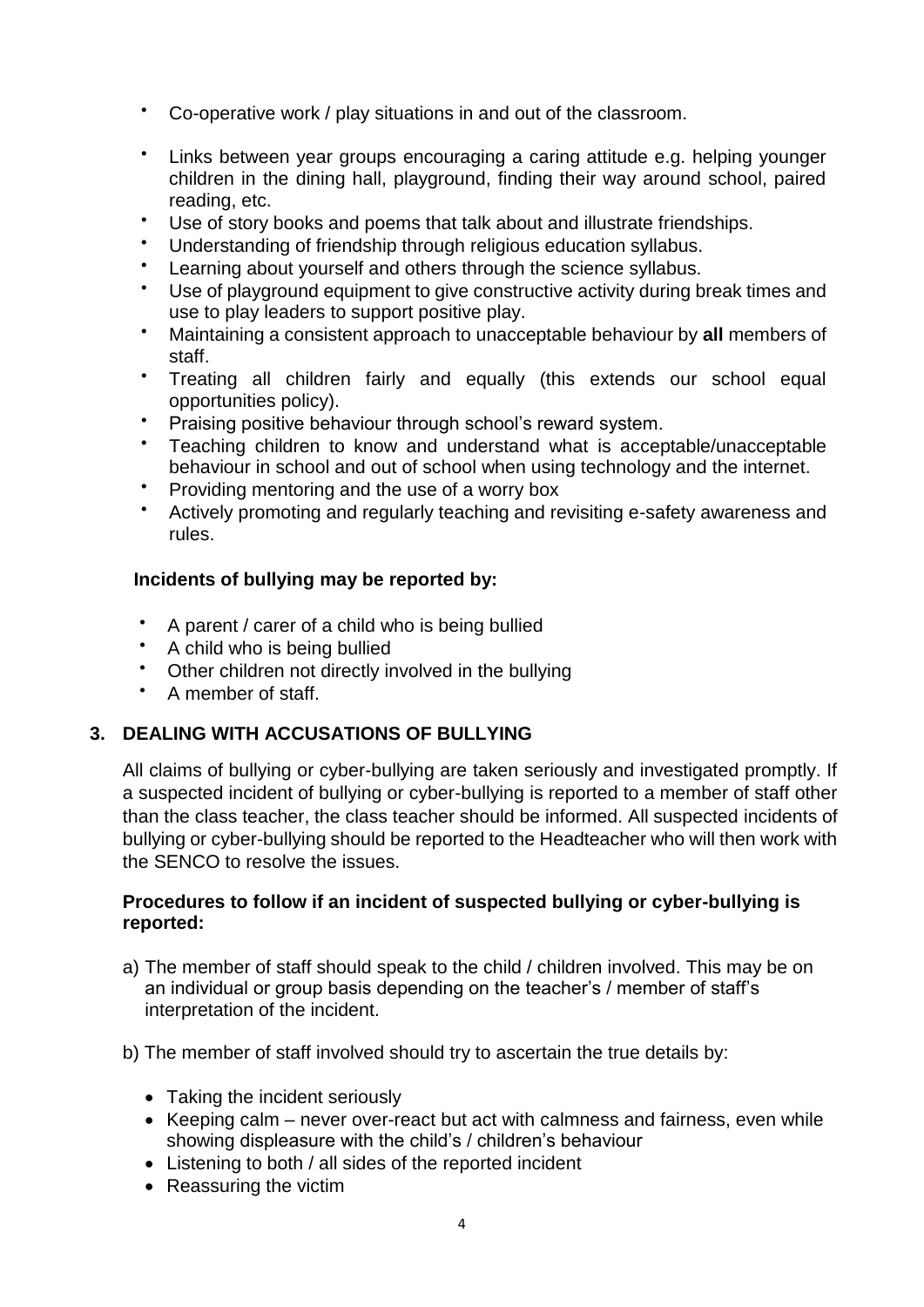- Make sure that all parties involved understand what behaviour / action is being disapproved of and why
- Being seen to treat all parties fairly and with a consistent approach
- A record of any suspected bullying incident will be logged by the HT and kept to look for any future patterns of behaviour

## **Procedures to follow if the reported incident is judged to be bullying:**

A copy of key details relating to the victim(s) and bully(ies) must go in the pupil's personal file.

This report should include:

- Who was involved / was a witness
- Where and when the event happened and what happened.
- What action was taken.
- How the action was followed up

## **Procedures to follow if the reported incident is judged to be cyber-bullying:**

E-Safety is an important element of our computing and PSHE curriculum. However, occasionally issues surrounding cyber-bullying do come to our attention and as the majority of these take place out of school, the school takes a supportive approach to manage such concerns.

At St Peters, when incidents of cyber and text bullying are brought to the schools attention, the following steps are put in place:

- Evidence is presented to the Headteacher/Deputy Headteacher.
- The parents of all children involved are informed.
- Headteacher/Deputy Headteacher speaks to the victim(s) and perpetrator(s) individually or grouped as appropriate.
- Key messages reinforced.
- The incident is logged in the Incident file and SAFEGUARDING log.
- Class teacher further reinforces key messages with class/year group that week.
- Agreement with victim(s) that this has been an *unintentional*\* one-off situation effectively dealt with OR victim(s) and perpetrator(s) moved to support group antibullying strategy.
- If evidence of illegal contact or behaviour on line is suspected then the police will be involved.

When such incidents occur, newsletters will be used to promote parental advice regarding supervision of internet use.

\**unintentional*: as a result of not thinking (something sent as a joke may be deeply upsetting or offensive to the recipient) or a lack of awareness of the consequences for example saying something negative online about another pupil, or friend that they don't expect to be forwarded or viewed outside their immediate group.

See also: **Dfe: Preventing and tackling bullying. Advice for head teachers, staff and governing bodies July 2013.**